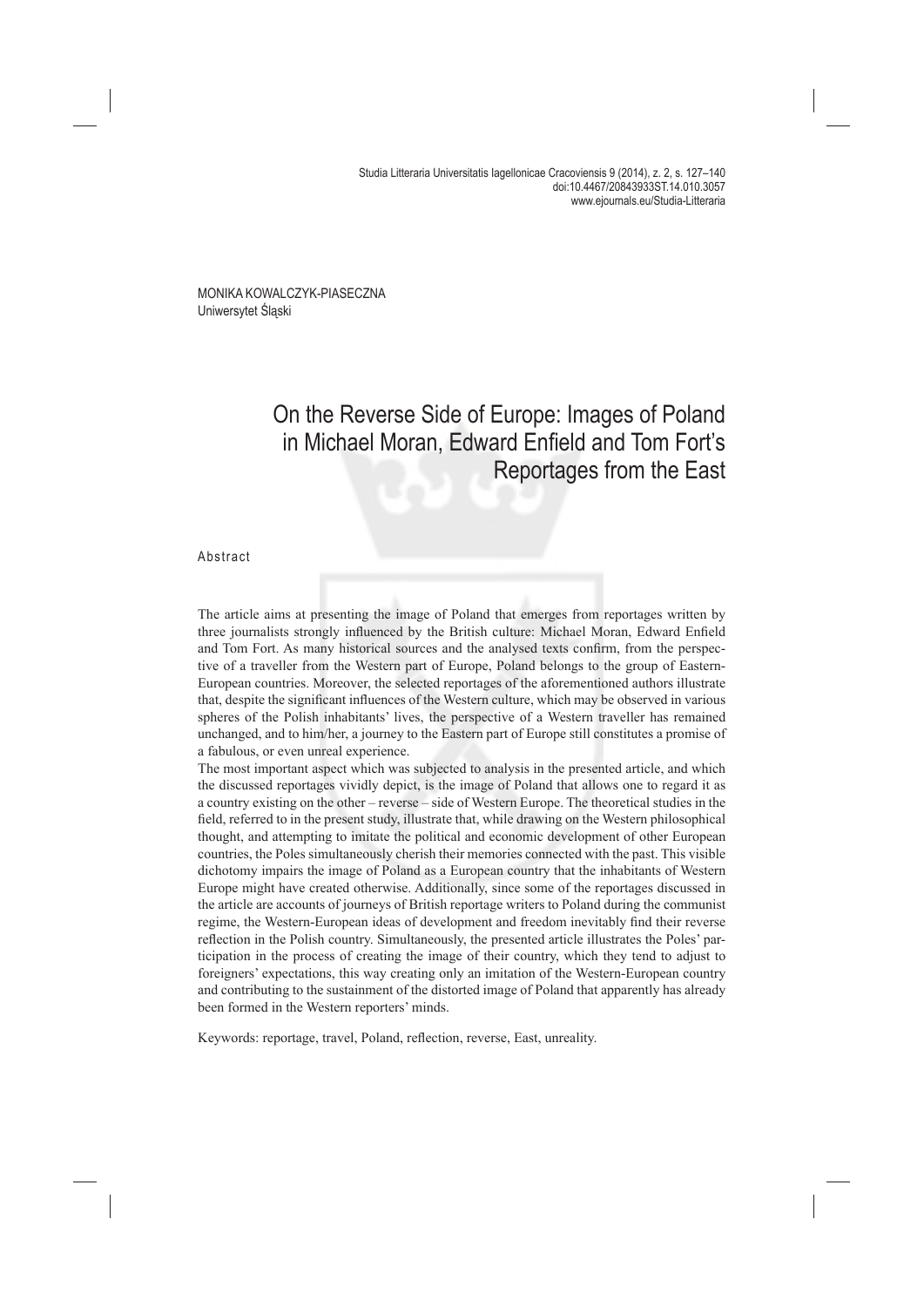# The Polish East

British reportage writing taking Poland as its main subject might be rather rare,<sup>1</sup> yet, the items that travel literature provides us with are sufficient to determine certain optics that a British explorer adopts before and during his Polish venture. The fact that most British historical books and travel journals alike recognise Poland as a part of the Eastern Bloc<sup>2</sup> becomes evident after browsing through the titles of such books as, i.e. *The Reconstruction of Nations: Poland, Ukraine, Lithuania, Belarus, 1569–1999*<sup>3</sup> by Timothy Snyder or Tom Fort's *Against the Flow: Wading Through Eastern Europe*<sup>4</sup> which extensively recounts the author's journey around Poland. This should not be surprising, however, because geographical position of these countries and their political systems subjected to the Soviet power for a considerable period of time, enabled one to perceive these areas through a unified category.<sup>5</sup> Yet, as the analysed travel reportages will show, the contemporary approach of British travelers apparently has not changed much, despite notable changes that have emerged in Poland. Setting out for this country, they are still making their way to the East, not only in the literal, but also in the figurative sense, with all the connotations such a journey evokes.<sup>6</sup> Though East encompasses an extremely vast and culturally diversified area, and thus, the associations that may be evoked with regard to it are bound to differ depending on the particular geographical location of the place under analysis, $\tau$  the East which the discussed reportages describe and which Poland appears to represent, refers to the territories that had been influenced by the former Soviet rule.<sup>8</sup>

As a country geographically occupying the Middle Eastern area of Europe, and thus constituting the peripheries of the British "centre", Poland has automatically become an involuntary, though perhaps not immediate, subject to the marginalizing process directed from Great Britain eastwards, the initiation of which may be dated back to colonial conquests.<sup>9</sup> Yet, it is not the country itself that will

<sup>&</sup>lt;sup>1</sup> The research I have conducted resulted in finding a considerable amount of guidebooks concerning Polish cities, i.e. *The Lonely Planet Series* (which one of the writers - Edward Enfield uses during his travel and refers to in *Dawdling by the Danube*, Chichester, Summersdale Publishers Ltd, 2008, p. 95), yet only few travel reportages presenting their authors' accounts of travel to Poland were to be found.

<sup>2</sup> A. Teichova, H. Matis, *Nation, State and the Economy in History*, Cambridge 2003, p. 150.

<sup>3</sup> T. Snyder, *The Reconstruction of Nations: Poland, Ukraine, Lithuania, Belarus, 1569–1999*, New Haven–London 2004.

<sup>4</sup> T. Fort, *Against the Flow: Wading through Eastern Europe*, London 2011.

<sup>&</sup>lt;sup>5</sup> See: E.M., Thompson, *Imperial Knowledge: Russian Literature and Colonialism*, Westport 2000.<br><sup>6</sup> Among others see: L. Gandhi, *Postcolonial Theory: A Critical Introduction*, New York– Among others see: L. Gandhi, *Postcolonial Theory: A Critical Introduction*, New York– Chichester–West Sussex 1998.

<sup>7</sup> G. Peteri, *Imagining the West in Eastern Europe and the Soviet Union*, Pittsburgh 2010, p. 2–3.

<sup>8</sup> See: T. Fort, op. cit., p. 1–3; M. Moran, *A Country in the Moon. Travels in Search of the Heart of Poland*, London 2008, p. 21.

<sup>9</sup> For details on the centre-periphery relation between Great Britain and the areas located to the east of it, which has been substantial to this article, see: S. Greenblatt, *Marvelous Possessions: The Wonder of the New World*, Oxford 1988; In Barbara Korte's *Facing the East of Europe in Its Western Isles*, the process of construction of "Easts" – a category that, among other countries, encompasses Poland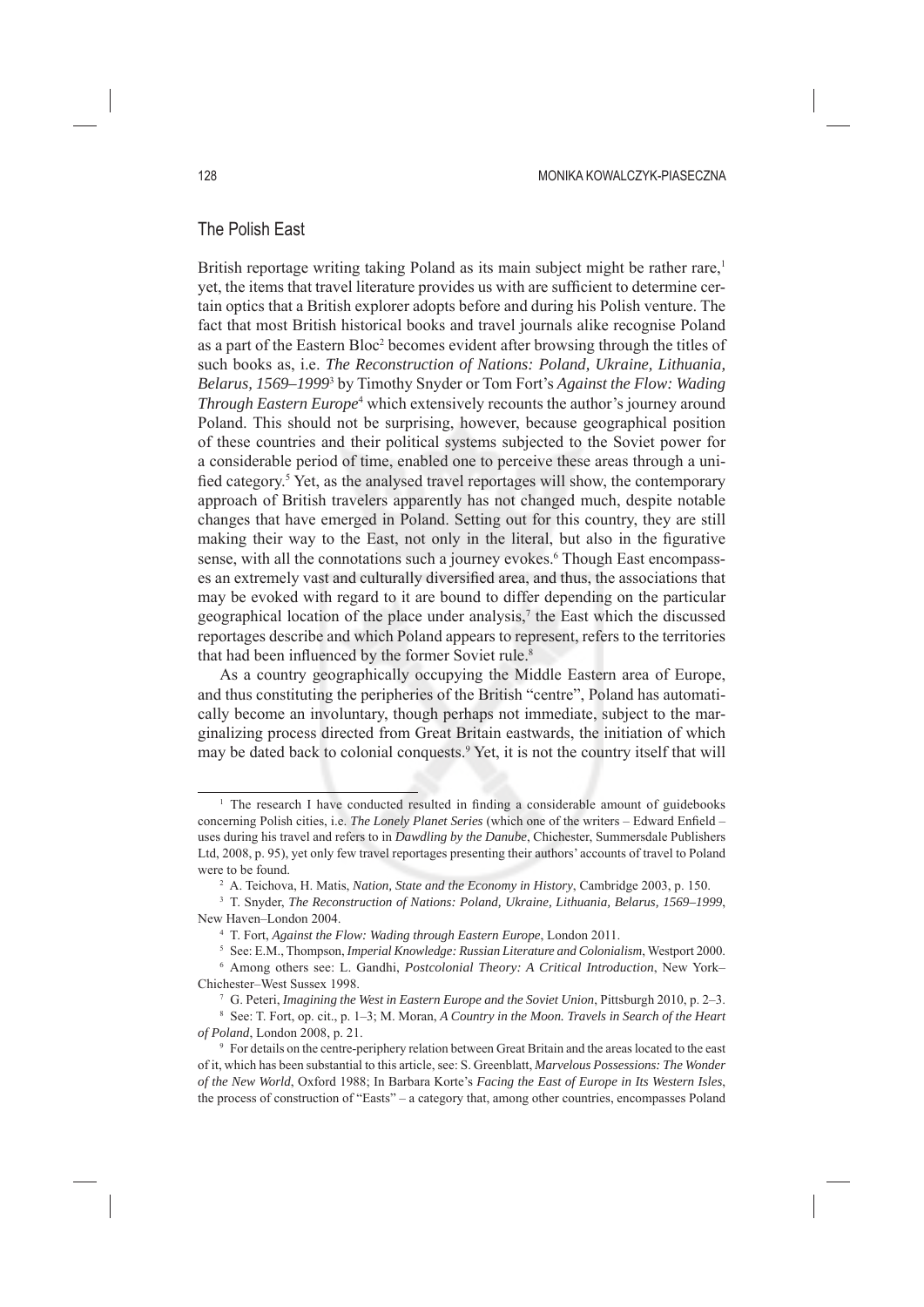be the subject of the present analysis, but rather its image derived from British reportages. Presenting a few travel accounts of British authorship, which describe travels to Poland, I would like to illustrate that, as other countries placed to the east of Britain, Poland is not only regarded as substantially divergent from the Western idea of civilization and prosperity, but it is often recognized as a reverse side of the West.<sup>10</sup> This inverted picture bears traits of underdevelopment and, strikingly, it is wreathed in a certain fabulous shroud that may provoke associations with a dreamworld.<sup>11</sup>

Although the sense of unreality may certainly accompany any individual determined to explore some new, unknown territories, the Western travellers' natural inclination to instantaneously locate the Eastern expanse within the category of a dream appears to be the aftermath of the prolonged political practices aimed at placing the broadly understood East in opposition to the Western reality.12 As the writers' accounts illustrate, Poland is considered to be located precisely on this other side of the British real – apparently the only real that the British seem to ascribe this concept to. Moreover, the incapability to comprehend Polish ways of conduct which, to the British understanding, often appear to be entirely incompatible with the Western logic, as well as the inability to use or understand Polish language, escalate the feeling of unreality that the British travellers experience in that country.13 The tendency to dwell upon the past, manifested by many Polish inhabitants whom the travellers meet along the way, in turn, only consolidates the British visitors' conviction about the illusory character of the Polish present.<sup>14</sup>

On the other hand, Poland is not an Eastern country in its entirety – an aspect apparently overlooked by the British explorers. Though being admittedly inhabitants of a country to the east of Great Britain, Poles visibly identify themselves with philosophy, ideology and perception of the world inherited from the West.<sup>15</sup>

<sup>–</sup> is subjected to in-depth analysis. B. Korte, *Facing the East of Europe in Its Western Isles: Charting Backgrounds, Questions and Perspectives*, [in:] *Facing the East in the West: Images of Eastern Europe in British Literature, Film and Culture*, eds. B. Korte, E.U. Pirker, S. Helff, Amsterdam–New York 2010, p. 1–24.

<sup>&</sup>lt;sup>10</sup> Gyan Prakash aptly presents the peculiar Eastern "backwardness" that Western explorers often seem to discern, in Leela Gandhi's *Postcolonial Theory*, p. 15; the "inverted image" of the East in the eyes of Western colonisers, in turn, is elaborated on in *The Post-colonial Studies Reader*, eds. B. Ashcroft, G. Griffiths, H. Tiffin, London–New York1995, p. 20; the idea of the East as a distorted mirror image of the West, which is the main assumption of the present article, yet with regard to the Polish image in British travel accounts, has also been described by Elisabeth Cheaurè in "Infinite Mirrorings: Russia and Eastern Europe as the West's 'Other'" in *Facing the East in the West*, op. cit., p. 25–42.

<sup>&</sup>lt;sup>11</sup> Many travellers who embark on a journey to the East describe their experience in terms of a dream. One interesting example of the use of such a linguistic device is a Polish account from the countries located to the east of Poland, written by Andrzej Stasiuk in J. Andruchowycz, A. Stasiuk, *My Europe*, Wołowiec 2007, p. 117, 133–134.

<sup>12</sup> J.J. Clarke, *Oriental Enlightenment: The Encounter Between Asian and Western Thought*, London–New York 2002, p. 19.

<sup>&</sup>lt;sup>13</sup> E. Enfield, *Dawdling by the Danube. With Journeys in Bavaria and Poland*, Chichester 2008, p. 110.

<sup>14</sup> See i.e. T. Fort, *Against the Flow…*, op. cit., p. 28–29, 267.

<sup>&</sup>lt;sup>15</sup> W. Tatarkiewicz, *Outline of the History of Philosophy in Poland to World War II*, trans. Ch. Kasparek, Oakland 1975.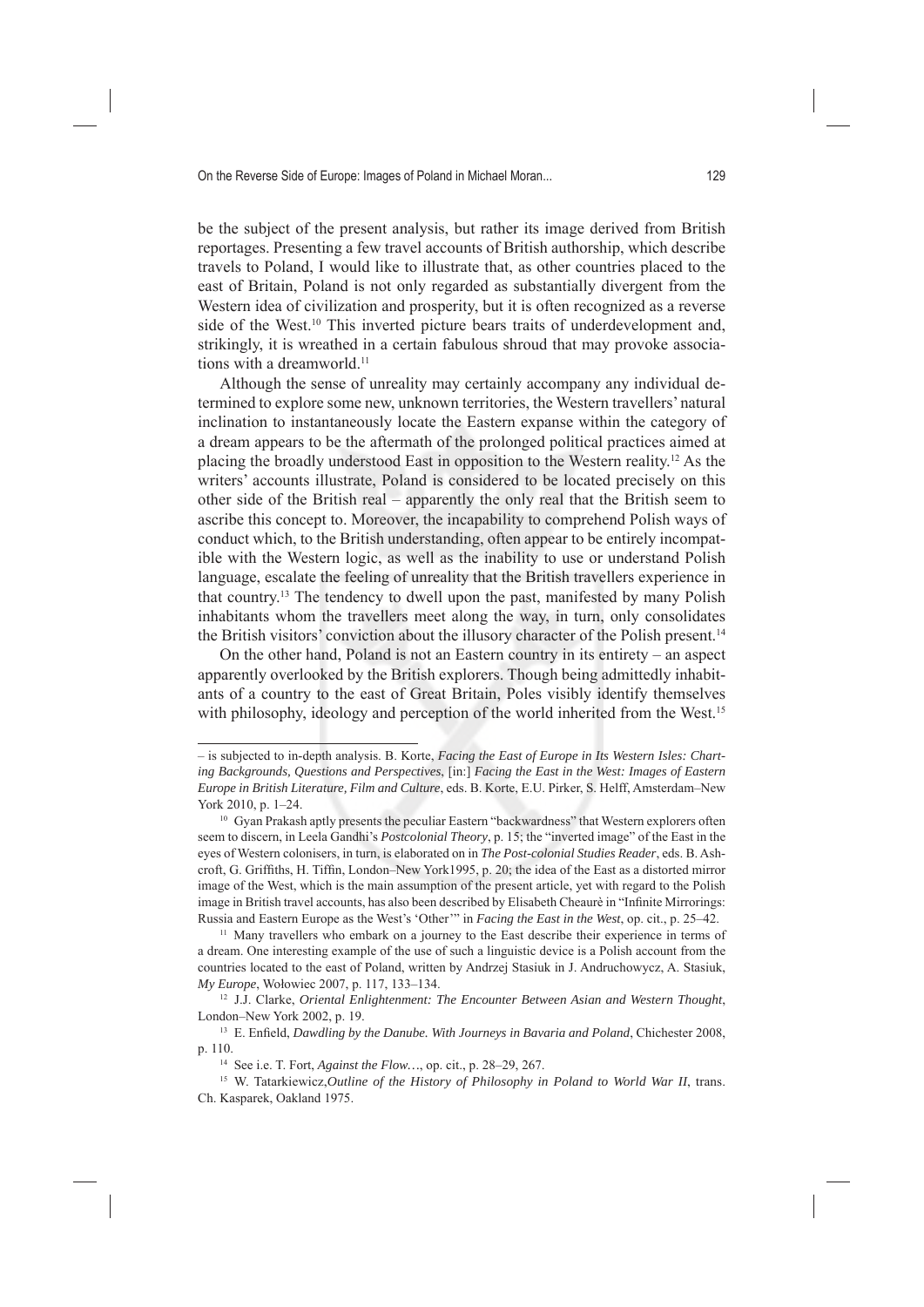Moreover, as one of the reporters observes, willing to prove their Western cultural legacy, they tend to assume a Western-European look, absorbing the most desirable components of the cultures and economies of other European countries.16 Yet, taking on these imitative appearances they seem to achieve an effect reverse to the one intended, as they refuse to reveal their true image.17 Thus, as the following analyses will show, regardless of the evident impact the Western thought has exerted upon various spheres of Polish life, the country will always be regarded as the Eastern reverse of Europe by the travellers from the British "centre". Aiming to illustrate its "inverted" characteristics most accurately, I chose the depictions of Poland from Tom Fort, Michael Moran and Edward Enfield's reports as subjects to scrutiny.

# An imaginary land

A reportage of the last of the aforementioned authors, Edward Enfield's *Dawdling by the Danube*18, in which the English journalist describes a tour covering three phases: the German "Romantic Road"19, a course between Warsaw and Cracow along the Vistula River and the route that connects Passau to Vienna,<sup>20</sup> includes an image of Poland which exposes its allegedly inverse qualities. Before, however, the readers of Enfield's reportage stand a chance to "see" the country the way the traveller did, they may learn from his account about the picture of the area created by his precursors in travel writing, which apparently contributed to the traveller's idea about Poland. These images are derived from various sources, ranging from history books through travelogues and oral accounts of visitors to the area, to the musings of those who have heard some echoes about the place.<sup>21</sup> Yet, though in the reportage the author provides his readers with the whole selection of sources that inspired him to visit Poland, a particularly intriguing one seems to be the report from 1778 written by William Coxe, which may evoke associations with some distant reality, or rather "unreality" that, in turn, may arouse one's interest in its obsoleteness and inaccessibility.<sup>22</sup> In the following excerpt, Enfield presents the 18<sup>th</sup> century travel account.

As for my original idea, I have since come across a man who did what I had proposed, but not by bicycle and in 1778. This was the Reverend William Coxe, rector of Bemerton who seems, from the dedication of his book, to have accompanied the Right Honourable Lord Herbert when travelling in Poland. 'I never saw,' he says, 'a road so barren of interesting scenes as that from Cracow to Warsaw. Without having actually traversed it, I could hardly have conceived so comfortless a region: a forlorn stillness and solitude prevailed almost through the whole extent, with few symptoms of an inhabited, and still less of a civilized

<sup>16</sup> M. Moran, *A Country in the Moon*, op. cit., p. 29.

<sup>17</sup> Ibid., p. 29.

<sup>&</sup>lt;sup>18</sup> E. Enfield, *Dawdling by the Danube*, Chichester 2008.

<sup>&</sup>lt;sup>19</sup> *The Romantic Road. Description of the Route*, http://www.romanticroad.com [access 1.12.2014].

<sup>&</sup>lt;sup>20</sup> E. Enfield, *Dawdling by the Danube*, op. cit., p. 19, 94.

<sup>21</sup> Ibid., p. 91–92.

<sup>22</sup> Ibid., p. 94–95.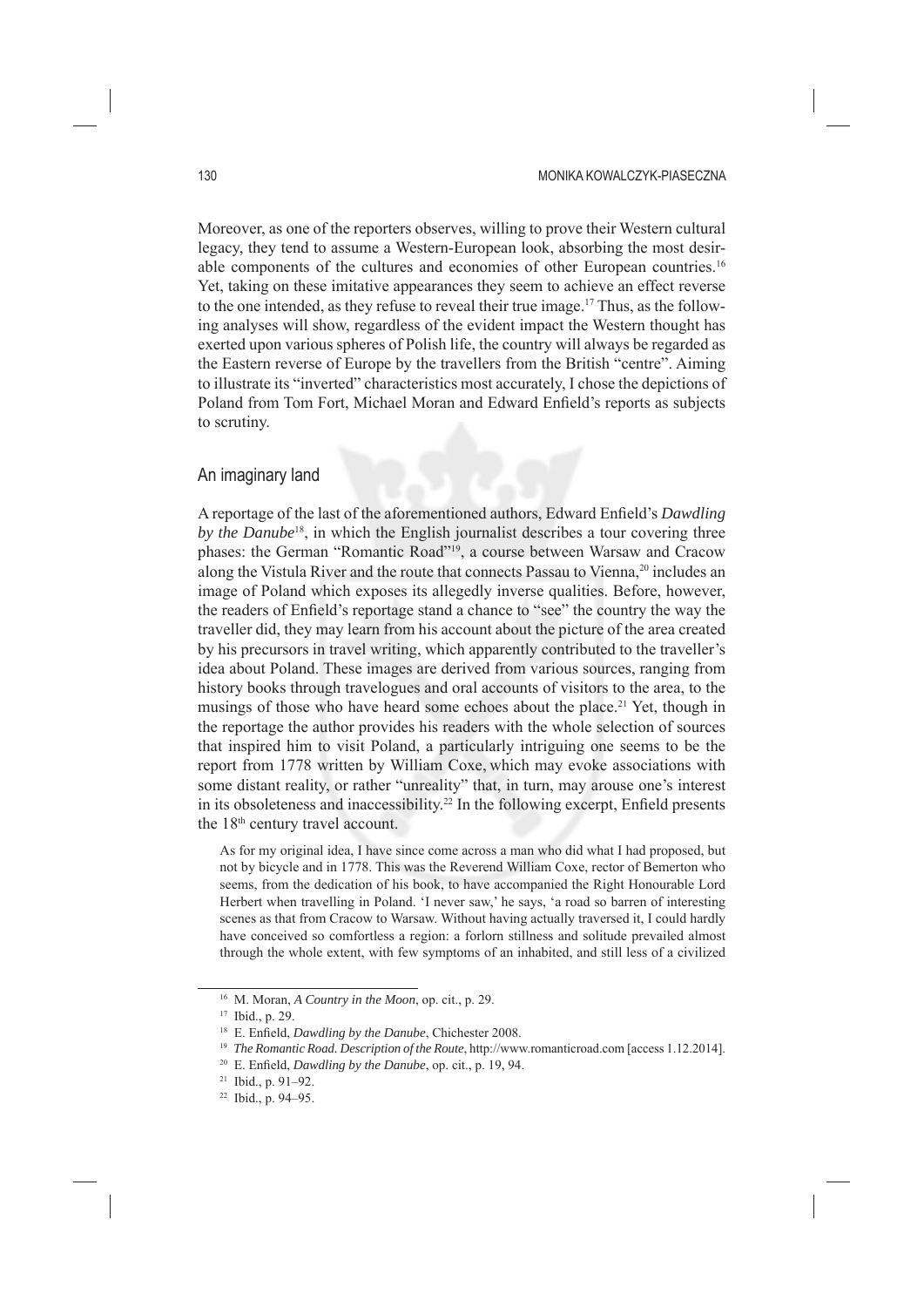country. Though we were travelling in the high road, which unites Cracow with Warsaw, in the course of about 258 English miles we met in our progress only two carriages and about a dozen carts. The country was equally thin of human habitations: a few straggling villages, all built of wood, succeeded one another at long intervals, whose miserable appearance corresponded to the wretchedness of the country around them. In these assemblages of huts, the only places of reception for travellers were hovels, belonging to Jews, totally destitute of furniture and every species of accommodation. We could seldom procure any other room but that in which the family lived; in the article of provision, eggs and milk were our greatest luxuries, and could not always be obtained; our only bed was straw thrown upon the ground, and we thought ourselves happy when we could procure it clean.23

Though hardly could one find a more biased report regarding a foreign country, it apparently helped Enfield to create a general image of the unknown Polish land that he intended to visit and, more significantly, made him determined to see the particular areas of Poland described in Coxe's report.<sup>24</sup> For being so divergent from the traveller's Western conception of Europe, the country appears to be its upturned reflection and thus, it gains the features of an imaginary world. More curiously still, it seems that it is the alleged ugliness and obsoleteness presented in Coxe's account that adds to the country's attraction. "Had I read that before" $^{22}$ , Enfield writes, "I might have been stiffened in my original resolve in order to see how much things had changed, if changed they had, which possibly they hadn't."26

Nonetheless, in the case of the traveller who is "sufficiently old" to have seen a  $\mathrm{lot.}^{27}$  as Enfield describes himself, apparently acknowledging the fact as an asset preventing him from hasty judgements,<sup>28</sup> the presumption that the description of Poland from two centuries earlier may still be applicable and valid is the first evident example of perceiving a distant Eastern country through the reverse prism. On the one hand, the distance separating the two parts of Europe – the writer's and the Poles' – might be held responsible for Enfield's unfamiliarity with the area. On the other hand, it is not the actual geographical space that constitutes the gulf, but the deeply ingrained conviction that the West is the "centre" and the East is its margin.29 To the British reporter Great Britain has become the abode of facts, whereas everything happening on the margins appears as a vague mirage.<sup>30</sup>

This tendency may also be observed in another British account from Poland – *Against the Flow*<sup>31</sup> – written by Tom Fort. Here, as in the case of Enfield's reportage, one may find various sources of information which had apparently shaped the traveller's idea of Polish "unreality", and provoked him to visit Poland and other countries in the East. This unreality becomes evident as one reads Fort's account of the news on the situation in Eastern Europe, the writer had acquired before his

<sup>23</sup> Ibid., p. 94–95.

<sup>24</sup> Ibid., p. 95.

<sup>25</sup> Ibid.

<sup>26</sup> Ibid.

<sup>&</sup>lt;sup>27</sup> E. Enfield, *About the Author*, [in:] idem, *Dawdling by the Danube*, op. cit., p. 9.

<sup>&</sup>lt;sup>28</sup> E. Enfield, *Dawdling by the Danube*, op. cit., p. 88-92.

<sup>29</sup> M.L. Pratt, *Imperial Eyes: Travel Writing and Transculturation*, New York 2008, p. 4.

<sup>&</sup>lt;sup>30</sup> E. Enfield, *Dawdling by the Danube*, op. cit., p. 88-92.

<sup>31</sup> T. Fort, op. cit., 2011.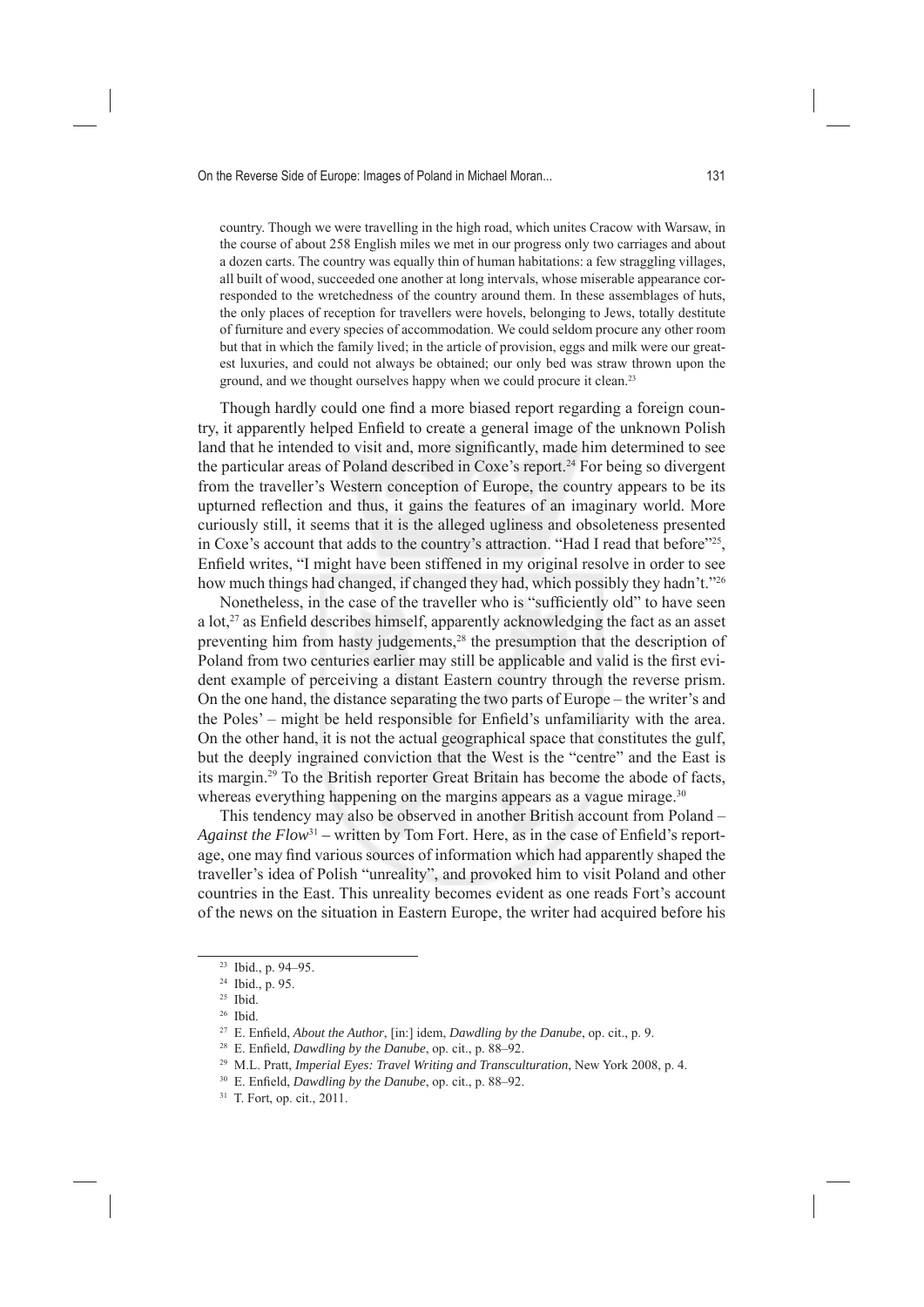journey to the East in 1990. Although information reaching him from afar bore the evident status of facts, Eastern reality still seemed to the journalist like an implausible dream or, more accurately, a nightmare set in some imaginary realm.32 Moreover, analogously to Enfield's attraction to the prospected ugly, subverted image of Poland, Fort seems to consider the danger and the almost inconceivable atmosphere of anxiety as an incentive to make a journey to the East of Europe. 33 For it is due to that inconceivability of the Eastern image presented in the media that the subverted reflection of Europe, apparently represented by Poland and the countries surrounding it, is being shaped, simultaneously providing the Western-European traveller with an alluring prospect of a direct encounter with an imaginary land.34 In *Against the Flow*, Fort describes his reaction to the aforementioned events taking place in the Eastern Europe in these words:

May 1990, a gorgeous early summer's day, the sun sparkling on the smooth blue sea. [...] One great high-pressure system covered northern Europe, giving blue skies and blissful sunshine across the continent. But although we happened to have the same weather, eastern Europe was still a faraway place. […] From within familiar, unshakeable Broadcasting House I watched and listened to the great events unfolding in Gdańsk, Prague and Berlin. [...] Like the listeners, I was stirred by the extraordinary spectacle of Europe coming apart at the seams; like them I was ineluctably detached as well. [...] I watched and marvelled. We all watched and marvelled. [...] I used occasionally to wonder in between bursts of word-churning for news bulletins and summaries, about the story we never heard. [...] I had an idea that nagged me until it drove me into the office of my BBC manager with a request for five months' unpaid leave. The idea was simple. The borders were now open. What if I crossed them? [...] What if I had a way to reach some of those onlookers and find out what they made of it all and how they were managing? I thought I had a way.35

The detachment Fort describes in his report suggests that the cultural, political and historical gap which has long existed between the two parts of Europe,<sup>36</sup> has operated to the extent that made the Western writer's identification with the Eastern European area difficult. Yet, as the distance only enhances the idea about the imaginary land of the East, an opportunity to touch upon the other side of Europe, notably makes the traveller's journey to this area desirable.<sup>37</sup> Especially that, as a reader may conclude from the above-cited excerpt, it is the undescribed story that Fort seems to have been particularly interested in. Aware of the fact that the broadcasts of news presumably omit the peripheral areas of Eastern Europe, he intends to examine them, apparently searching for those places on the European reverse side, that would provide him with the most "unreal" experience.

<sup>32</sup> Ibid., p. 2.

<sup>33</sup> Ibid., p. 3.

<sup>&</sup>lt;sup>34</sup> This tradition of distant expeditions, originating in the Western travellers' inclination towards visiting "imaginary realms", is well described in S. Greenblatt, *Marvelous Possessions: The Wonder of the New World*, Oxford 1988.

<sup>35</sup> T. Fort, op. cit., p. 1–3.

<sup>36</sup> P.K. Nayar, *Colonial Voices: The Discourses of Empire*, Malden–Oxford–Chichester 2012, p. 37.

<sup>37</sup> T. Fort, op. cit., p. 3.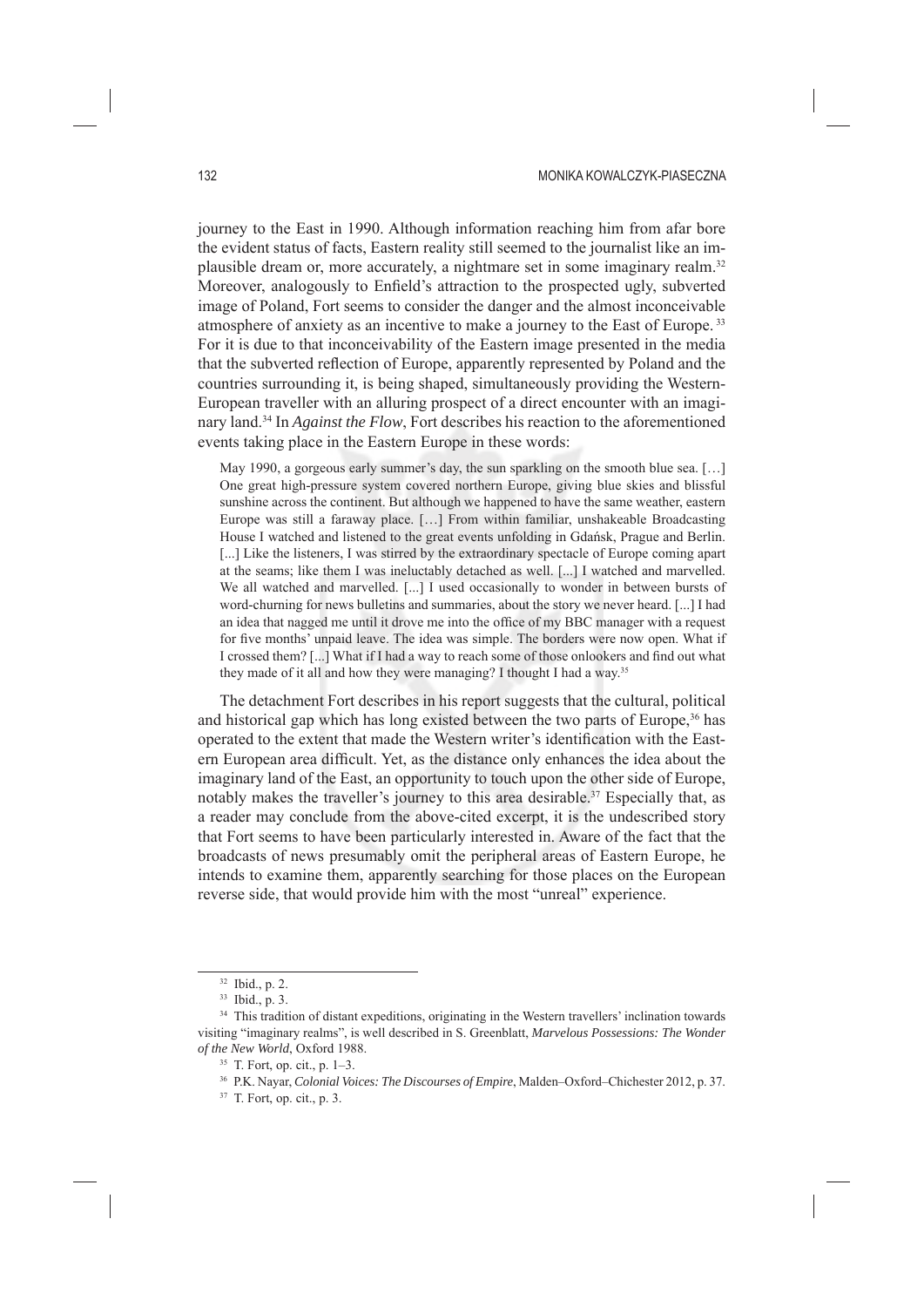# Lost among distorted images

This "unreality" is not difficult to experience in a foreign country, as feelings of maladjustment and alienation are among the most common sensations accompanying travellers during their first encounter with an unknown area.<sup>38</sup> From among the discussed reportages, the greatest resource of unreal and reverse experiences that apparently Poland may provide one with is Michael Moran's *A Country in the Moon.*39 The reportage is of particular interest to the present analysis, as the author's Australian origin should make him familiar with the process of being pushed to the margins by Western European culture.<sup>40</sup> Yet, from his reportages one may infer that his extended stay in England, where he was working as a teacher of British art and culture and a pianist improving his musical skills,<sup>41</sup> has apparently left its stamp upon the writer's perception of the Eastern country, which Poland has geographically and ideologically become to him.

His account is simultaneously "a memoir and residence book chronicling his adventures in Poland immediately following the fall of communism."42 Since the abolition of the regime not only brought a sense of freedom to the country, but also evoked confusion among the Polish citizens, the latter resulting from the urgent need for adjustment to the new order,<sup>43</sup> Moran's inability to jettison the feelings of incomprehensibility and estrangement during his stay in Poland is hardly surprising. These sensations are additionally intensified by him recurrently "getting lost,"44 which contact with local people and his use of "fractured Polish"45 not only fail to eliminate, but even tend to increase. His confusion is particularly visible when he ponders upon the repetitive acts of renaming Polish streets. The only explanation that Moran is able to find for this baffling engagement of Polish authorities is that "Poles seem to love change for its own sake."46 His conclusion seems all the more apt as "the cost and inconvenience [the changes in question might have brought] to residents and businesses could be enormous."47 Hence, the apparent lack of cause and effect logic in the behaviour of the Poles may be perceived by a Western traveller precisely as the reverse domain of the East, for the country perfectly inscribes itself into the array of territories able to provide a visitor from the West with an unreal experience.<sup>48</sup>

<sup>38</sup> M.L. Pratt, op. cit., p. 234.

<sup>&</sup>lt;sup>39</sup> M. Moran, *A Country in the Moon. Travels in Search of the Heart of Poland*, London 2008.<br><sup>40</sup> See among others: R. White, *Inventing Australia: Images and Identity, 1688–1980*, Crows

Nest, North Sydney 1981; L. Jensen *Unsettling Australia: Readings in Australian Cultural History*, New Delhi 2005.

<sup>41</sup> M. Moran, *Brief Biography*, [in:] *Michael Moran – Travel Writer and Explorer* – homepage, http://www.michael-moran.net [access: 9.09. 2011].

<sup>42</sup> Ibid.

<sup>43</sup> See: M. Castle, *Triggering Communism's Collapse: Perceptions and Power in Poland's Transition*, Harvard Cold War studies book series, Lanham 2005, p. 160–167, 208.

<sup>44</sup> M. Moran, *A Country in the Moon*, op. cit., p. 6.

<sup>45</sup> Ibid.

<sup>46</sup> Ibid., p. 21.

<sup>47</sup> Ibid., p. 21–22.

<sup>48</sup> *The Post-colonial Studies Reader*, op. cit., p. 20.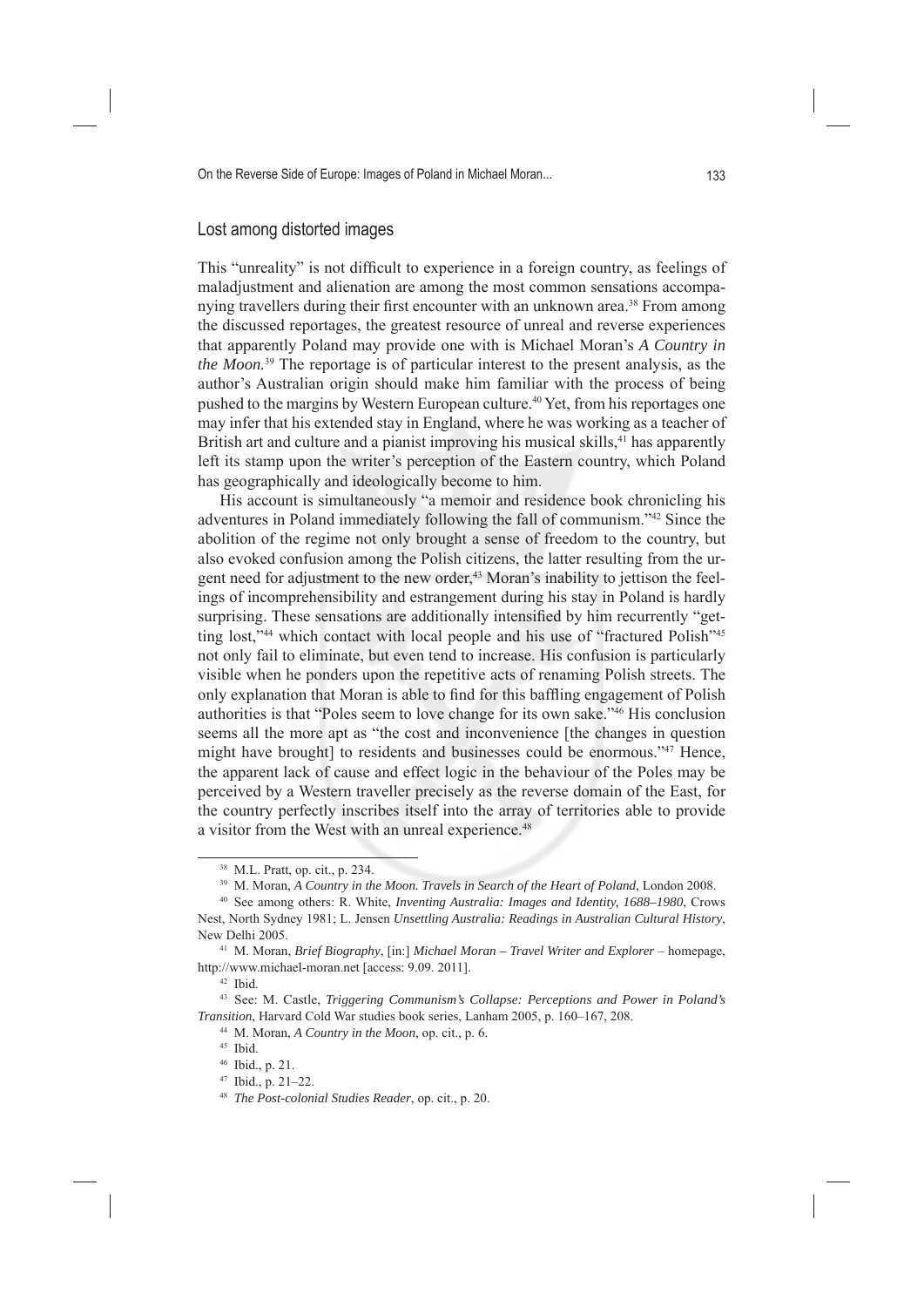#### 134 MONIKA KOWALCZYK-PIASECZNA

Another example of being lost among inverted, incomprehensible surroundings is presented in the book once the reader gets a chance to accompany Moran to the 10<sup>th</sup> Anniversary Stadium. As the author reports, "a faint air of criminality [...] haunted the largest street market in Europe. Russians, Africans, Vietnamese, Tatars, Belarusians, Ukrainians and Poles sold counterfeit perfume, furs, cigars, and caviar from kiosks and rickety tables."49 The fact that the stadium does not fulfil the function it is generally expected to, as it has been converted into an international place of trade,<sup>50</sup> is only one element that provides the foreign visitor with a reverse image of reality. The confusion the traveller experiences additionally results from the rich mix of Eastern cultures Moran has a chance to encounter, and from the slightly criminal character of the whole undertaking, which, as the quotation above suggests, he has been unfamiliar with so far.

The crucial factor in creating Moran's inverted image of Poland, however, is his feeling of stepping into an imaginary world, once he enters his place of work and accommodation situated in a building with the easily recognisable communist architectural style, where everything seems to be an upside down reflection of the real. 51 The general appearance of the place and the living conditions it provides evidently confirm the writer's presentiments about the country's "inversion", as he provides his readers with the following description:

The building must have been one of the last conference centres in Warsaw untouched since communist days. Two architecturally sterile blocks were linked by a covered walkway. […] The reception area was dim, with unsmiling women behind a glass panel furnished with a tiny speech aperture that forced one to bend double to communicate. Anyone hoping to use the telephone needed to grasp the single red handset pushed through the gap on a short cord. Disconnection seemed inevitable and usually irreversible. […] A faint aroma of urine and boiled fish mixed with the kerosene used to wash the stairs. [...] Light switches were reversed in function, where 'on' was 'off', hot water taps produced cold water and *vice versa* […] windows would spontaneously fall out of their frames, lavatory paper shredded half-way through the roll. [...] I realised with a start one day that the tropical curtains in my room had been hung upside down. I began to believe I had stepped through the looking glass hand in hand with Alice.<sup>52</sup>

This strongly ironic depiction of the Polish building is both a figurative and a literal example of the country's 'inversion' in the eyes of the traveller conditioned by the British culture. Though it is the "Land Down Under" that is facetiously considered as being reverse to the rest of the world<sup>53</sup>, it appears that to Moran, the Eastern part of Europe possesses features opposite to the ones that are commonly accepted. Moreover, since the quoted excerpt emphasises an asso-

<sup>49</sup> M. Moran, *A Country in the Moon*, op. cit., p. 21.

<sup>50</sup> See: Tadeusz Rolke's "10<sup>th</sup>-Anniversary Stadium (also bazaar in Warsaw)" and Eustachy Kossakowski's "Sunday at the 10<sup>th</sup>-Anniversary Stadium in Warsaw, 1959", Archives on the website of "Museum of Contemporary Art in Warsaw" www.artmuseum.pl/en/archiwum [access: 25.05.2014].

<sup>51</sup> M. Moran, *A Country in the Moon*, op. cit., p. 7.

<sup>52</sup> Ibid., p. 7–9.

<sup>53</sup> See: *Interpreting the Land Down Under: Australian Heritage Interpretation and Tour Guiding (Book Review)*, eds. B. Weiler, R. Black, "Historic Environment" 2005, vol. 19, issue 1.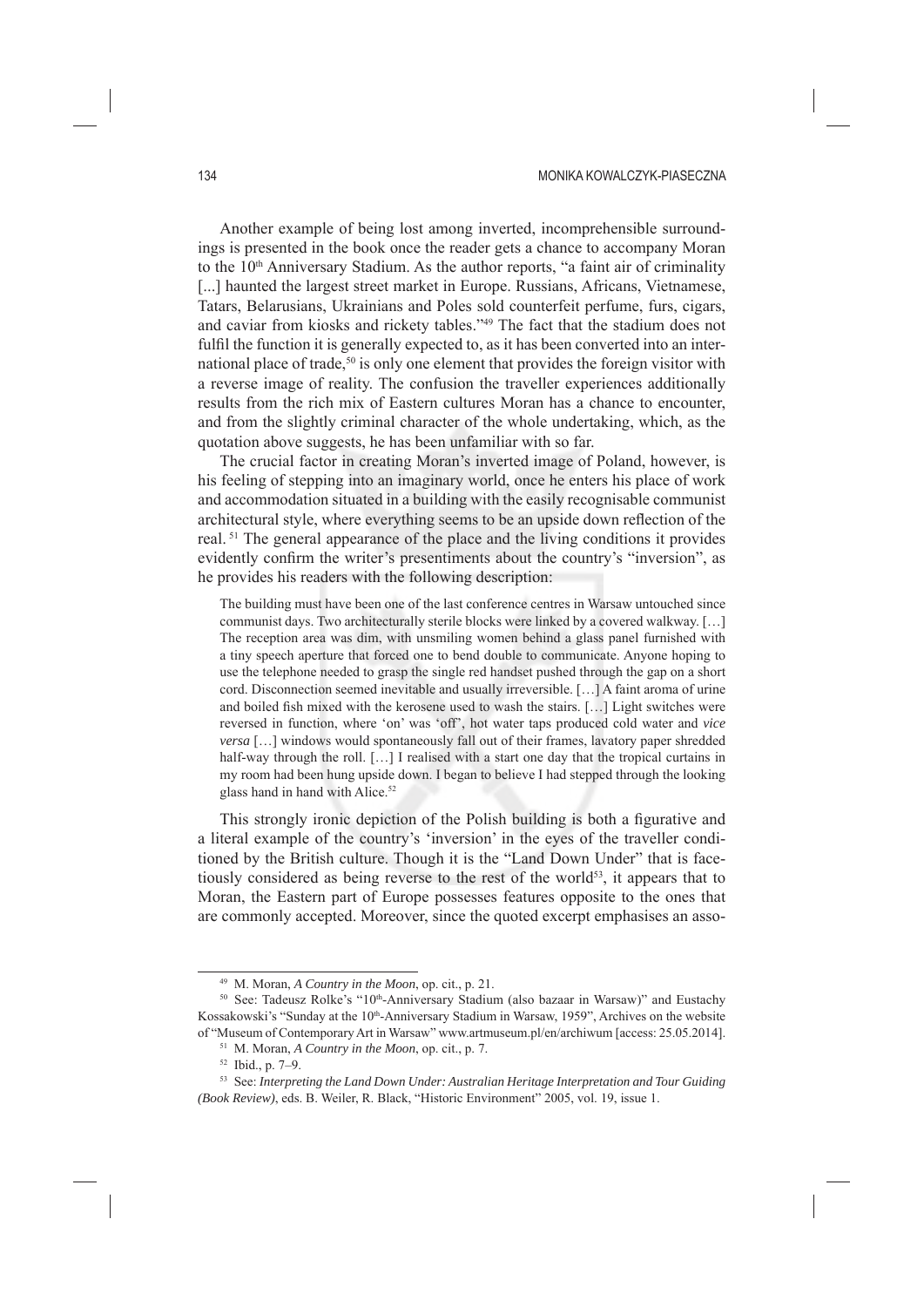ciation with *Through the Looking Glass<sup>54</sup>*, which automatically came to Moran's mind with reference to the described interior design, the image of Poland depicted by him acquires fabulous, surreal features, becoming a world of incomprehensibility with an abundance of reverse qualities. Therefore having had little or no Eastern European experience, Western readers of Moran's report will presumably be inclined to acclaim the image of the dreamy, quasi-realistic East, of which Poland would now become a representative.

The dream-like accounts featured in Enfield's travelogue are likely to exert a comparable influence on the readers. Presumably unable to depict the surrounding landscape as reverse to the English one by any other means, Enfield resorts to a no longer existent, imaginary view, thence, evoking in his, and ultimately in his readers' imagination, the fabulous, unreal picture which may only be found in the sketches from some outdated history book.<sup>55</sup> The image is provided to the readers in the description of one of the Polish countrysides.

You probably need to be as old as I am to have seen the sort of farming that was going on, with hay set up in haycocks, horses pulling carts full of potatoes and a great profusion of weeds. You do not see, in England, old ladies in long black dresses and white headscarves armed with pitchforks attending to the hay, but you do between Deblin and Kazimierz-Dolny. [...] The villages were not pretty and the houses had a sort of ex-totalitarian hopelessness about them, as if there were a national shortage of paint. [...] A lot of the farming had an almost feudal look to it and reminded me of the sort of picture you get in schoolboy history books. Strip farming was, they told us, a main feature of medieval agriculture and so that we might understand what this means, the books had pictures of large fields laid out in small strips of different crops. The pictures are often embellished with a pair of oxen pulling a cart and a peasant or two, wearing jerkins and carrying flails. I saw no oxen nor flail-bearing peasants, but the big fields were laid out in strips in just the medieval manner. Some of the strips were strips of weeds, and I could tell from my schoolboy learning that they were being left to lie fallow, which is quite the correct thing if you are going to farm in the medieval way. […] There were old style haystacks and the milk was going to the dairy in old-fashioned churns rather than the bulk tankers which congest the roads of England.<sup>56</sup>

The comparison of the Polish roadside scenes to the corresponding sights Enfield knows from England, allows the writer to represent the Eastern area as a reverse image of the West and thus, the reverse side of Europe. The reference to the obsolete medieval forms of cultivation offers the reader of Enfield's reportage an opportunity to look at the Eastern-European country as at a "non-existent" reality. Despite the discernible inclination for being recognised as representatives of Europe that the Polish evidently evince<sup>57</sup>, in Enfield's report Poland is ranked among surreal incomprehensible spaces, apparently providing the writer with fabulous and imaginary experiences. Its surrealism is confirmed with repeated incidents of miscommunication between the traveler and the Polish inhabitants whom he has an opportunity to meet during his journey.<sup>58</sup>

<sup>54</sup> L. Caroll, *Through the Looking-Glass, and What Alice Found There*, UK 1871.

<sup>&</sup>lt;sup>55</sup> E. Enfield, *Dawdling by the Danube*, op. cit., p. 103.

<sup>56</sup> Ibid., p. 99–107.

<sup>57</sup> M. Moran, *A Country in the Moon*, op. cit., p. 29.

<sup>&</sup>lt;sup>58</sup> E. Enfield, *Dawdling by the Danube*, op. cit., p. 103, 109.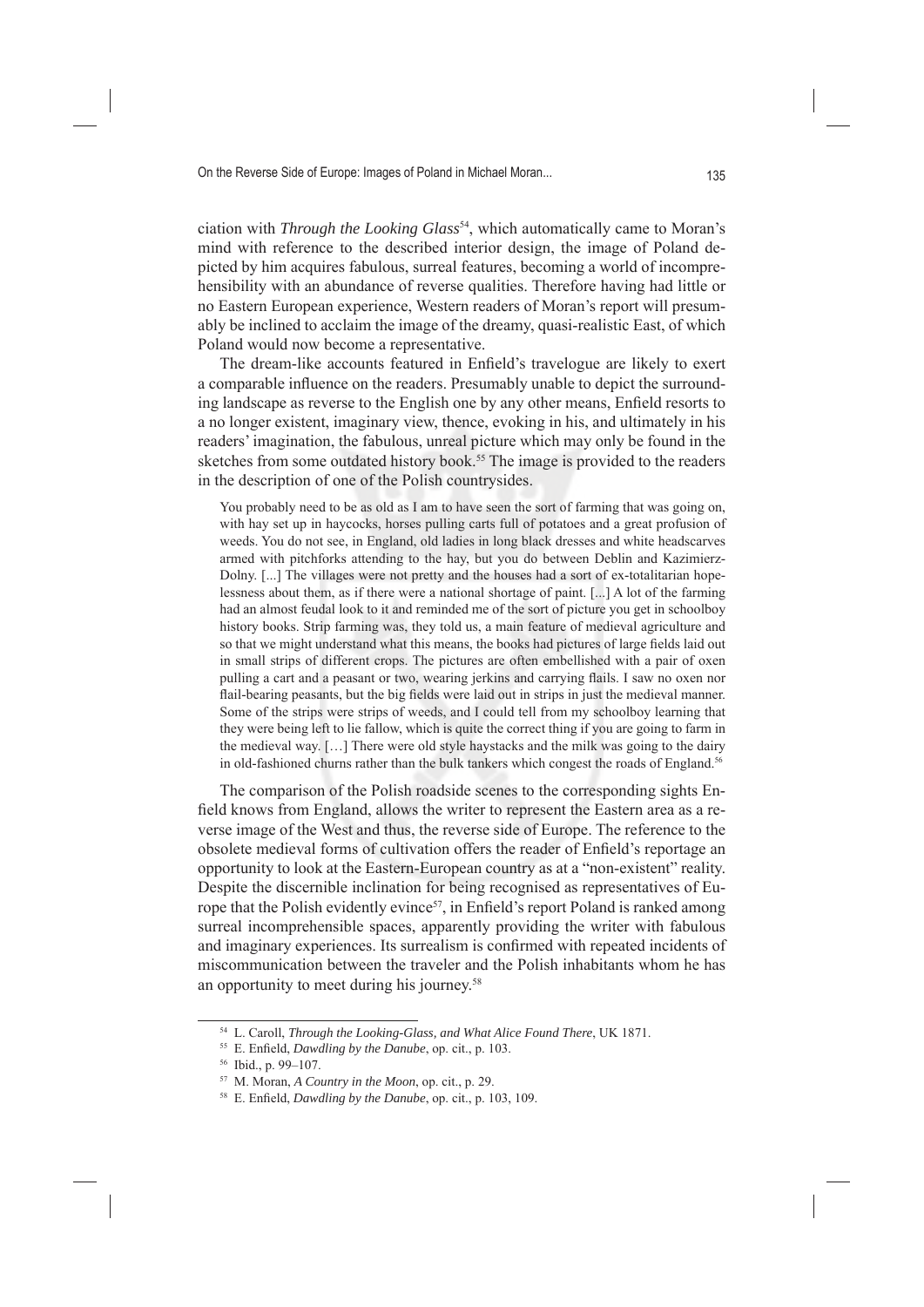### Incomprehensive encounters

Enfield's inability to share the same language with the Polish appears to be almost entirely incapacitating for him. As he encounters another cyclist along the road, the inability to share the same verbal code expectedly forces him to resort either to bodily communication, as a substitute for reciprocal understanding, or to silence which only highlights the breach between the two representatives of different European cultures.59 Since the Polish traveler does not seem to be discouraged by being misunderstood and is talking to Enfield incessantly in his own language, the writer has to rely upon his assumptions with regard to the content of this monologue, though they are frequently incongruent with what his interlocutor really attempts to convey.<sup>60</sup> The need for conversation on Enfield's part, however, does not disappear entirely, as at the final point of their common journey, he feels obliged to say at least a few words that would be understood by both parties.

I showed my map to a policeman and managed to convey the idea that I wanted to go to Kazimierz-Dolny, so he set me on the right road. I showed it again to another man, and he put me in charge of yet another man who was going that way on his bicycle. We rode along side by side in a state of brisk conversation, he talking volubly in Polish and I nodding and smiling. [...] He was not at all put off by the fact that he had all the talk to himself, but the moment came when he was to turn off and I to go straight on. We then shook hands in midair, as it were, without stopping cycling, and I drew on my scant linguistic resources to say "Thank you. Goodbye", in Polish.<sup>61</sup>

Though the language barrier is the most conspicuous and onerous hindrance in communication with the local resident, it may be worth noticing that the visual image the author provides us with in this scene is even more significant. A person from another reality, riding a bicycle "side by side"62 with the author, yet displaying a converse way of conduct, may easily provoke the readers' associations with a mirror reflection.<sup>63</sup> Therefore, Enfield's experience may be parallel to the one described by Moran in his reportage: he is stepping in to the other side of the looking glass, which provides him with an opportunity to meet his own reverse image. Peculiar and disturbing as the experience appears to be, it may enhance a feeling of immersing in some unreal world of fables or an alternative dimension of reality.

After one of Enfield's conversations with a man who provides him with accommodation during his stay in Poland, the feeling of unreality and estrangement becomes even more evident, as an entirely different way of looking at the world by the Polish and the British is being exposed. Getting to know the story of this man's life, the writer observes that having "spent twelve years in Canada […] he

<sup>&</sup>lt;sup>59</sup> Ibid., p. 99

<sup>&</sup>lt;sup>60</sup> There are also other examples of this process in Enfield's reportage; one of these examples may be found in ibid., p. 103.

<sup>61</sup> Ibid., p. 99.

<sup>62</sup> Ibid., p. 99.

<sup>&</sup>lt;sup>63</sup> E. Cheaurè, *Infinite Mirrorings: Russia and Eastern Europe as the West's "Other"*, [in:] *Facing the East in the West*, op. cit., p. 25–42.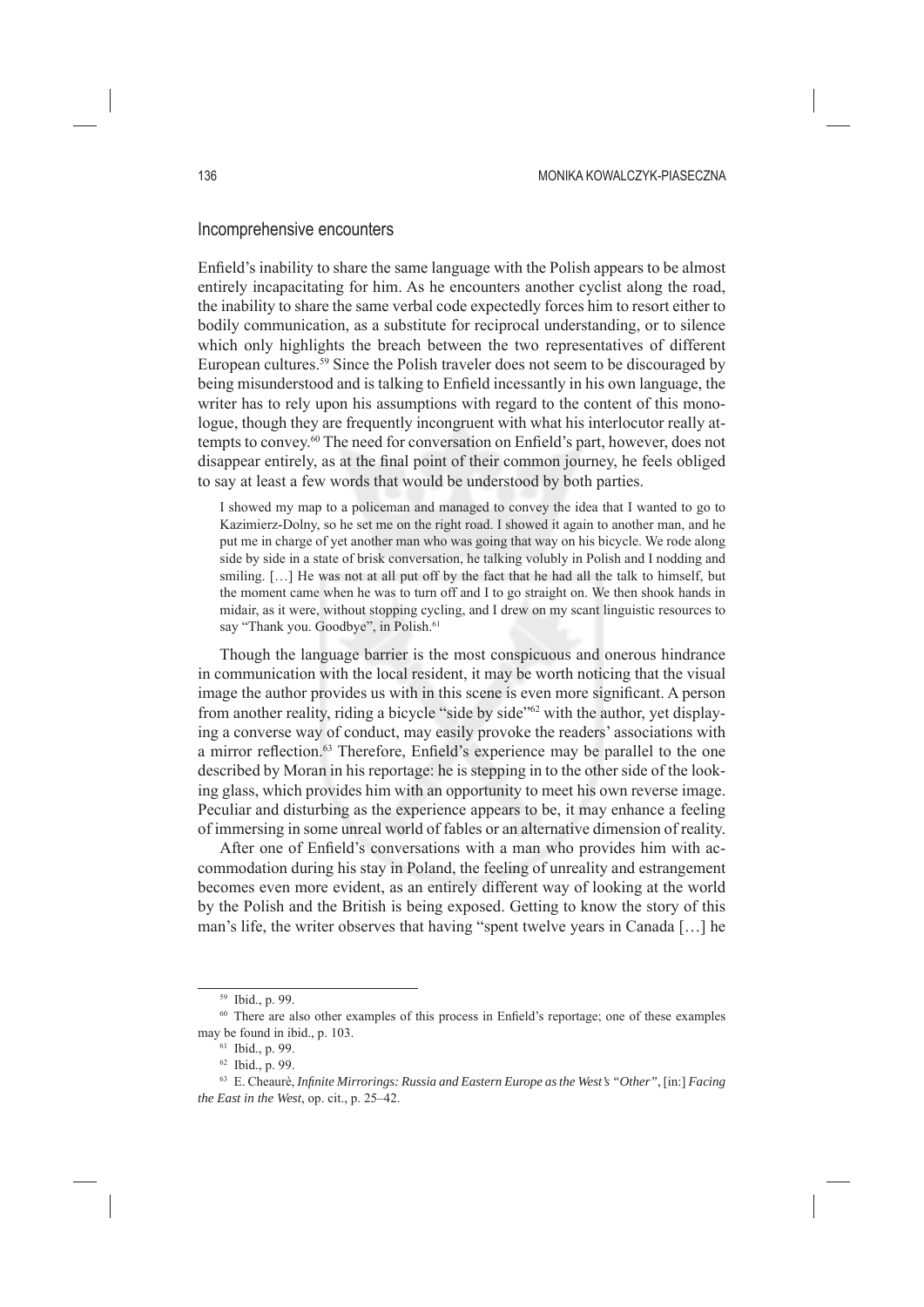had just come back to Poland to see his first proper 'fall' in twelve years."<sup>64</sup> As Enfield writes, "[a]pparently the autumn colours in Ojkow are superior to those anywhere in Canada, but you may need to see them through Polish eyes to get to such a pitch of enthusiasm."<sup>65</sup> Thence, it becomes clear that certain experiences are available either exclusively to the Polish or to the British eyes, as even the mode of looking at the same landscape necessarily has a different effect depending on whether one is looking at one's own or some other country.<sup>66</sup> The different historical background and the unique experiences of a local person, unavailable to a foreign tourist, will always determine the perspective through which one perceives reality and, as a consequence, the shape this reality will assume in his/ her eyes.<sup>67</sup>

That the cognitive gap between cultures is not bridgeable becomes equally evident in Fort's account of his contacts with the Polish. The writer's reportage provides evidence to the fact that, apart from verbal miscommunication, different modes of perceiving the world around might also manifest themselves in the withdrawal from establishing any closer relation with the individuals from a culturally different area. Though the feeling of unreality apparently imposes itself on the traveller in the Polish surroundings, he also senses his own reluctance and anxiety to breach the barrier between the real and the imaginary realms.<sup>68</sup> In his description of a bus trip to Cracow, the bus being the means of transport Fort chooses for his second journey to Poland<sup>69</sup>, the barrier and the sense of confusion the traveller experiences in the reverse reality become prominent:

Behind me was a dumpy, middle-aged Polish woman, and across the aisle from her another, older Polish woman, grey and faded. They quickly struck up an acquaintance, leaning towards one another to exchange chat in low tones. What could they be talking about? Going home? Children, grandchildren, husbands? The English weather? The impenetrable mysteries of England and its customs? I had absolutely no means of knowing. The coach was less than a third full, and the remaining passengers – one couple, the rest single males, presumably workers returning home – were scattered about the back half of the coach. It was strange, but as the journey went on I felt more and more separated from them, more and more inhibited from getting up, turning to face them, approaching them, asking them anything. Some kind of psychic chasm had opened between us when we took our seats.70

The author's inability or unwillingness to plunge in the Polish individuals' world may derive from the prospective danger of becoming a part of this "unreal" space and thus, of becoming unreal himself; for observing one's own distorted image may be amusing and exciting, yet, as long as the other side of the mirror does

<sup>&</sup>lt;sup>64</sup> E. Enfield, *Dawdling by the Danube*, op. cit., p. 122.

<sup>65</sup> Ibid., p. 122.

<sup>66</sup> B.J. Craige, *Literary Relativity: An Essay on Twentieth-century Narrative*, East Brunswick– London–Toronto 1982, p. 19.

<sup>67</sup> B.J. Craige, op. cit., p. 19.

<sup>68</sup> T. Fort, *Against the Flow*, op. cit., p. 5.

<sup>69</sup> Ibid., p. 5.

<sup>70</sup> Ibid., p. 5–6.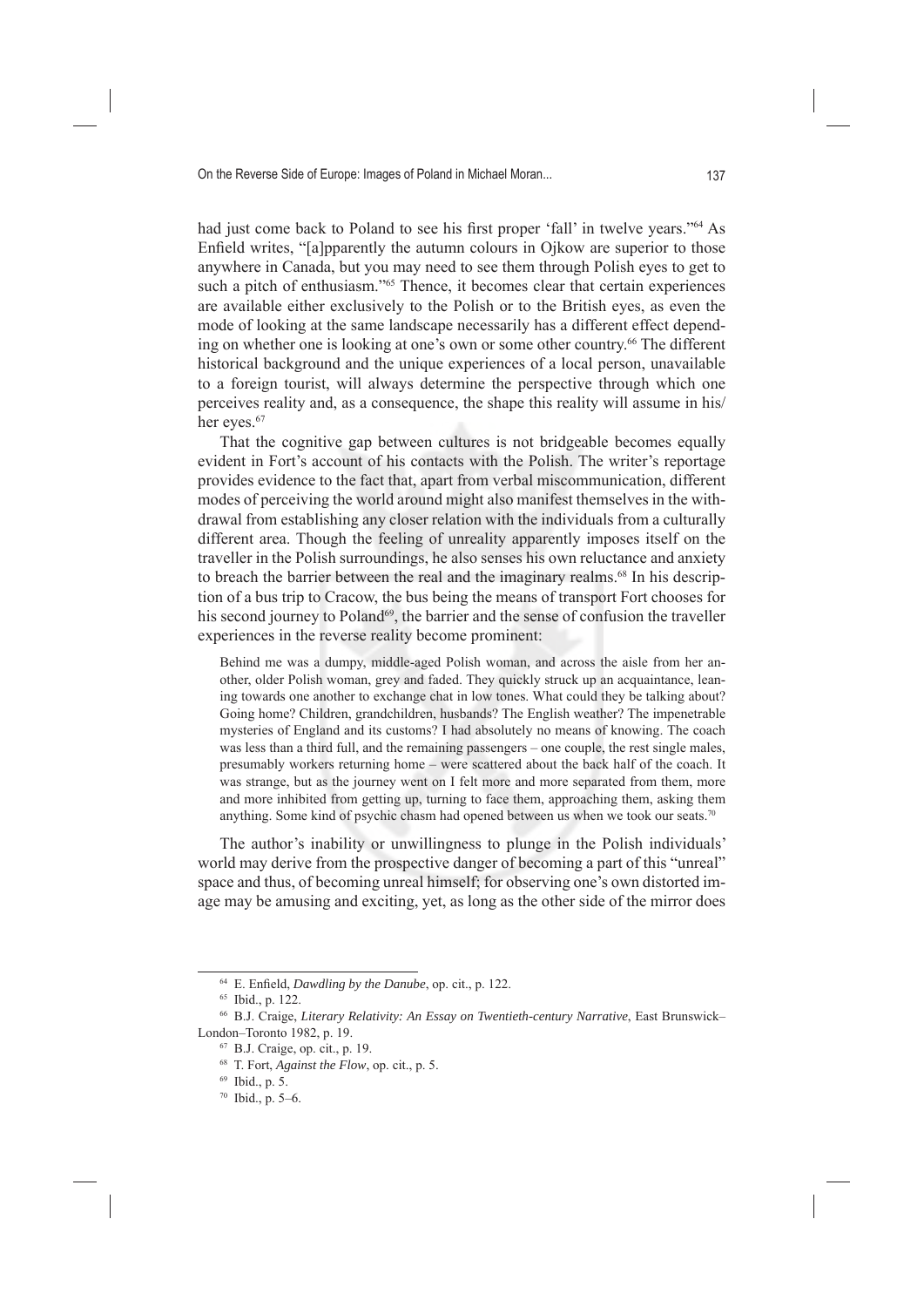not incept one to its "unreal" dimension.<sup>71</sup> Therefore despite his "journalist's impudent assumption of the right to accost anyone and ask anything",72 which stems from a reporter's profession, Fort becomes gradually "forfeited or mislaid"73 and, as the above-quoted passage illustrates, the only relation he is willing to establish with the inhabitants from the other side of Europe is observational, impersonal and clearly detached.

## A Polish "made-up face"74

Apart from confirming British travellers' tendency to regard Poland as reverse to Europe, Enfield's and Fort's reportages seem to acknowledge the contribution that Polish inhabitants have made to the construction of this upturn image of their country.75 Reading Michael Moran's reportage, in turn, one is likely to realise that Poland "makes up" two different faces for the foreigners' eyes. On the one hand, "straining to become fashionable [...], [it] exhibits a Western made-up face to the world hoping for acceptance."76 On the other hand, as the author claims, most of the general charm around the places often visited by tourists derives from those places' historical aspect, extolled by the Poles to entice the British with "the *intimations* of a glorious past; [...] [s]igns, indications, ruins and reconstructions [which] exercise [...] imagination."77

Proud of their country's history and treating their past with sentiment and nostalgia, Poles seem to ignite their Western visitors' interest, purposefully drawing their attention to the image of their country derived from Polish national memory and imagination.78 As Moran observes, the political situation, which had indeed exerted a great influence upon Poland and its citizens, has completely and irreversibly shaped the image of the country. His claim only proves that, despite being eager to accentuate Western European influences upon their culture, Polish people present a considerably non-Western image of Poland to the outside observ-

 $71$  As Mary Pratt observes, the anxiety of Western European travellers evoked by a possibility of being unable to differentiate between the "self" and the "other' is a subject broadly discussed in post-colonial writing. M.L. Pratt, op. cit., p. 248.

<sup>72</sup> T. Fort, *Against the Flow*, op. cit., p. 6.

<sup>73</sup> Ibid.

<sup>74</sup> M. Moran, *A Country in the Moon*, op. cit., p. 29; henceforth, I use the phrase repeatedly after Moran, acknowledging his recognition of an artificial but, at the same time, mythical image that the Polish people created of themselves for the foreigners to see.

<sup>75</sup> Radio Free Europe, Audience and Public Opinion Research Department, *The Polish Self-image and the Polish Image of Americans, Russians, Chinese, Germans, and Czechs*, Radio Free Europe, 1969, p. 6.

<sup>76</sup> M. Moran, *A Country in the Moon*, op. cit., p. 29.

<sup>77</sup> Ibid.

<sup>78</sup> The Polish sentimental attitude towards the past is well described in Radio Free Europe, *The Polish Self-image*, p. 12–13; According to Benedict Anderson, the tendency to create an image of one's nation that would be acceptable by its members and by the external observers is a feature inherent in all communities. B. Anderson, *Imagined Communities. Reflections on the Origin and Spread of Nationalism*, London–New York 1991.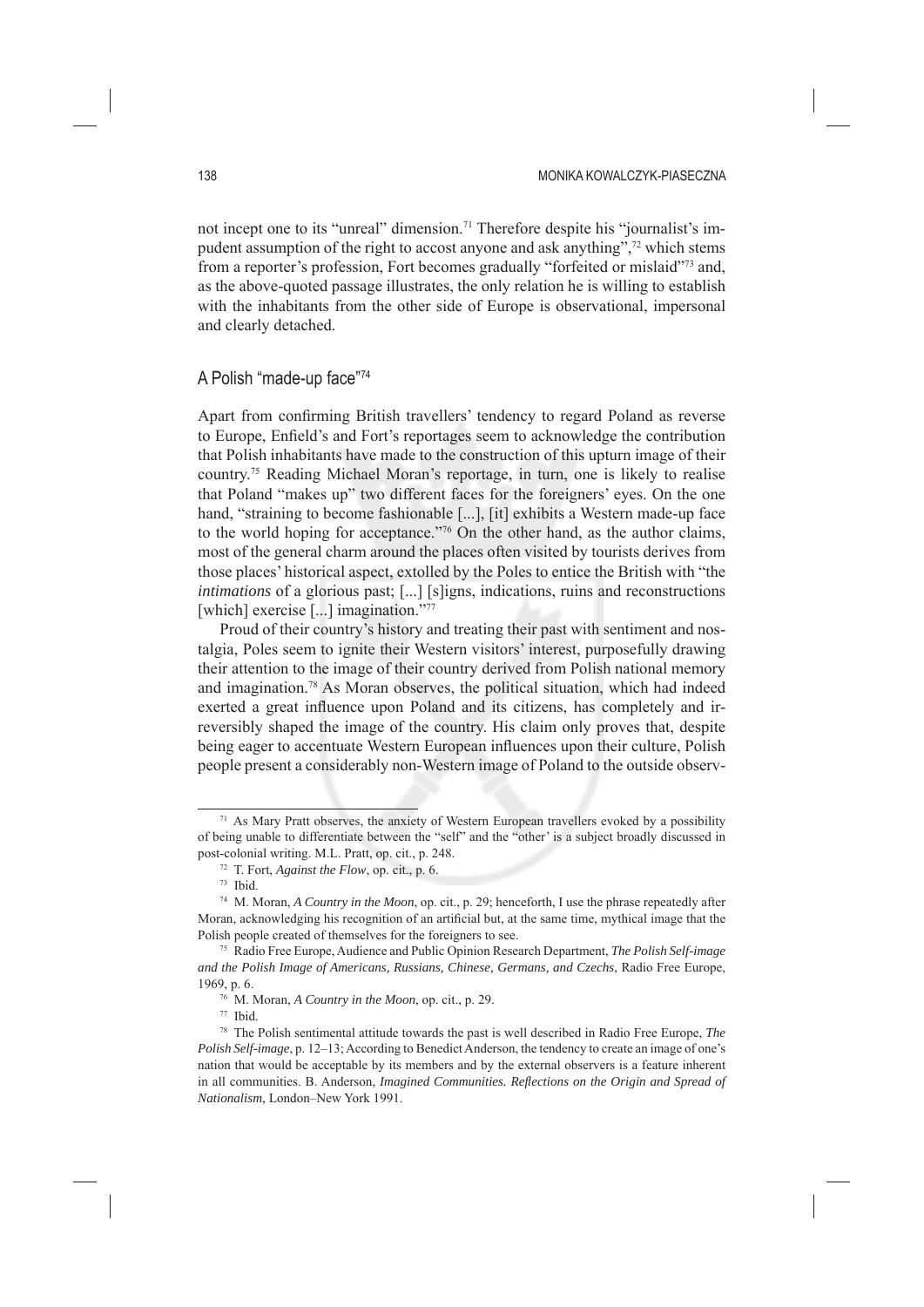ers, preventing them from sharing their experience and thus, making recognition of Poland as part of Western Europe hardly possible. This peculiar historically conditioned image of the country, as well as the general ideas about Polish national characteristics that Moran forms on the basis of that image, are presented in the following passage.

The historical shortcomings of the Polish nation have long been obvious: the myths, mistrustfulness, patrician splendour and peasant shabbiness, xenophobia and impulsiveness, the fumbled victories […] A man who favours the rational, pragmatic and imperial temperament of the conqueror will not find much to sustain him in Polish history. But the rhapsodic temperament, the lover of charm and hospitality, the brave and reckless in life, the imaginative observer, the advocate of freedom will surely be satisfied. [...] the romantic who favours the heroic gesture over the consequence, the burning emotion over the achievement, sincerity of intention over regularity of thought – such as these will mine a rich seam.<sup>79</sup>

This description may admittedly be reckoned by a Pole as a prejudiced one, since the features Moran ascribes to Polish people are presented as opposite to those in which the foundations of Western culture and civilisation have been grounded.80 Such attributes as rationalism, consistency, "achievement, [...] [and] regularity of thought"81 are not only the essential elements that have enabled people from the West to create their culture and form individual societies, but, to the Western-European understanding, they are still the qualities distinctive of an enlightened and advanced mind.82 Cause and effect logic being the basic tool used by the inhabitants of the West to elucidate reality, determines romanticism, "burning emotion"<sup>83</sup> and the recklessness of a "rhapsodic temperament"<sup>84</sup> as contrary to those manifested by the European society members, and thus, again, facilitates the sustainment of the reverse, Eastern image of Poland.<sup>85</sup>

Furthermore, since the country allegedly constitutes an inverse reality, it may easily be reckoned as a representative of any Eastern area, and this way be inscribed among the dreamlike, imaginary realms.<sup>86</sup> It may also be perceived as "a country in the moon" – the name given to Poland by Edmund Burke $\alpha$ <sup>7</sup>, and em-

86 K. Kassabova, *From Bulgaria with Love and Hate: The Anxiety of the Distorting Mirror (A Writer's Perspective)*, [in:] *Facing the East in the West*, op. cit., p. 67–78.

<sup>87</sup> "Interestingly, the title refers to a remark made by the great eighteenth century English statesman Edmund Burke sadly reflecting on the shameful First Partition of Poland in 1772. Ministry of Foreign Affairs Copyright, 2008–2011, *A Country in the Moon: Travels in Search of the Heart of Poland* by Michael Moran, [in:] *Offi cial Promotional Website of The Republic of Poland*, http://en.poland.gov.pl [access: 1.12.2014].

<sup>79</sup> M. Moran, *A Country in the Moon*, op. cit., p. 20.

<sup>80</sup> L. Gandhi, op. cit., p. 32.

<sup>81</sup> M. Moran, *A Country in the Moon*, op. cit., p. 20.

<sup>82</sup> L. Gandhi, op. cit., p. 37.

<sup>83</sup> M. Moran, *A Country in the Moon*, op. cit., p. 20.

<sup>84</sup> Ibid.

<sup>85</sup> Analysing the image of Poland presented by the British media, Przemysław Wilk observes that the country becomes interchangeably accepted and rejected as part of the West, depending on the political situation in Europe. p. Wilk, *Images of Poles and Poland in* The Guardian*, 2003–2005*, [in:] *Facing the East in the West…*, p. 335–348; The attributes regarded by the Western Europeans as characteristic of an enlightened mind are broadly discussed in L. Gandhi, op. cit., p. 32.